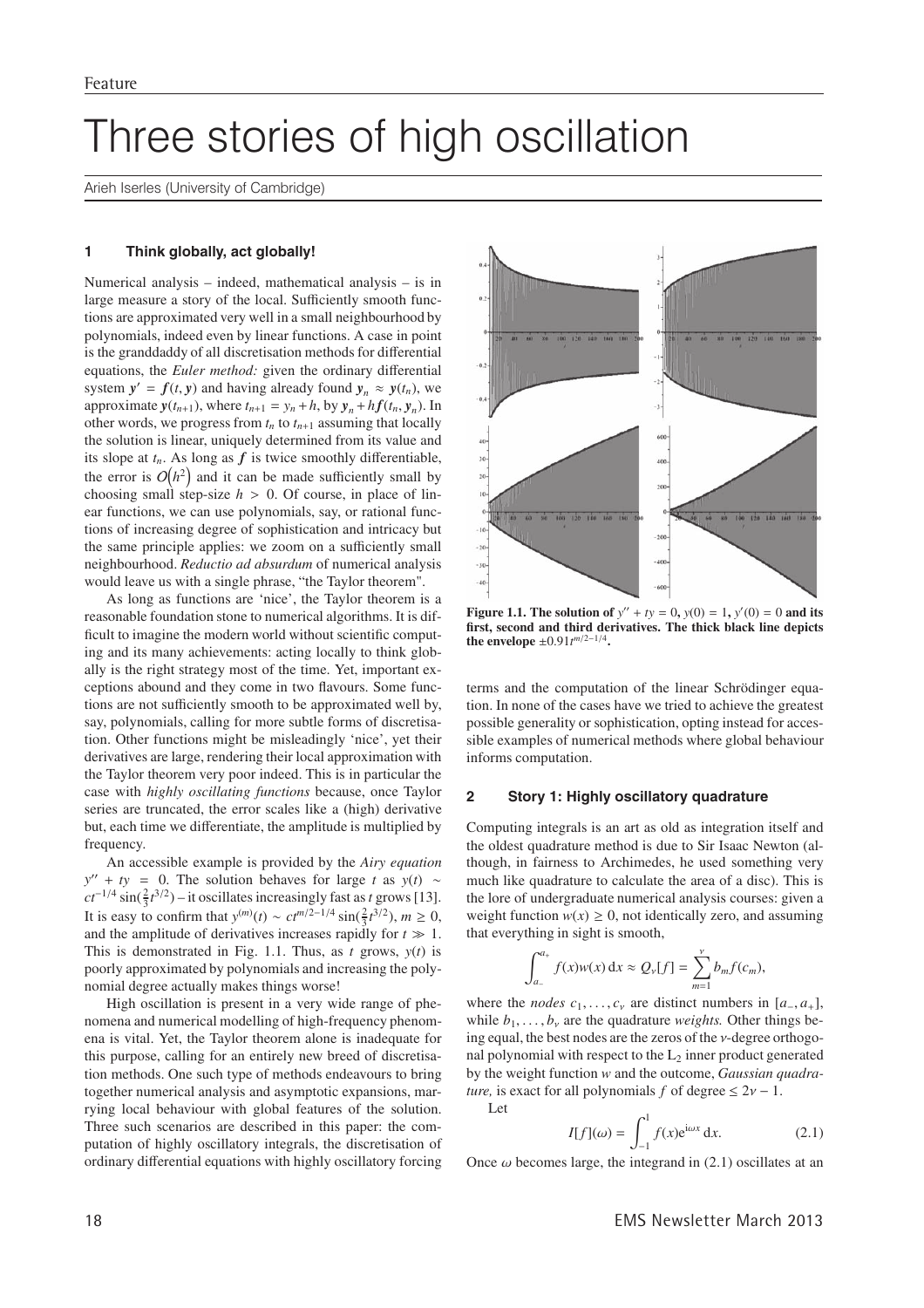increasingly faster pace. In Fig. 2.2 we display the magnitude of the error once Gaussian quadrature is applied to  $I[f](\omega)$  for  $0 \leq \omega \leq 50$ . The pattern is plain to see. For small  $\omega$  Gaussian quadrature performs very well and delivers remarkable accuracy: the larger  $\nu$ , the better. However, once  $\omega$  grows, roughly when  $\omega v > 1$ , accuracy drops sharply and, after a short while,  $(2.1)$  fails to deliver even a single significant digit!

The reason is plain to see: the integrand in  $(2.1)$  is very poorly approximated by polynomials of reasonable degree. We are precisely in the regime where the Taylor theorem is of little use! Thus, we turn to asymptotics for help. It is easy to prove that

$$
I[f](\omega) \sim -\sum_{n=0}^{\infty} \frac{1}{(-i\omega)^{n+1}} [f^{(n)}(1)e^{i\omega} - f^{(n)}(-1)e^{-i\omega}], \quad \omega \gg 1,
$$

and this indicates the *asymptotic method* 

$$
A_s[f](\omega) = -\sum_{n=0}^{\infty} \frac{1}{(-i\omega)^{n+1}} [f^{(n)}(1)e^{i\omega} - f^{(n)}(-1)e^{-i\omega}] \quad (2.2)
$$

[9]. Note that the error,  $O(\omega^{-s-2})$ , improves for increasing  $\omega$ !

Fig. 2.3 on the left displays the error (in a format identical to Fig. 2.2) incurred by (2.2) for  $s = 0, 1, 2, 3$ , except that we have taken a much larger range of  $\omega$ . The comparison with Gaussian quadrature is striking: for large  $\omega$  we require much less information, yet obtain a surprisingly precise answer. The *quid pro quo* is that, having committed all our assets to recover 'large  $\omega$ ' behaviour, we can hardly complain that the asymptotic method is useless for small  $\omega > 0$ . In a sense, Gaussian quadrature and the asymptotic method are complementary.

Which brings us to the right side of Fig. 2.3. We see there for large  $\omega$  behaviour somewhat better than (2.2) but careful examination of the neighbourhood of the origin indicates that the mystery method performs well also for small  $\omega$ . Since the extra expense of the mystery method, compared with  $(2.2)$ , is marginal, we indeed enjoy the best of all worlds: an asymptotic-numerical method.

So, what is the mystery method? Given the nodes  $c_1$  =  $-1 < c_2 < \cdots < c_{\nu-1} < c_{\nu} = 1$ , each  $c_k$  with a *multi-*



 $12$  $10$  $\overline{C}$ 100  $200$ 300  $400$  $500$ 14  $\overline{c}$  $12$  $\mathcal{C}^{\mathfrak{a}}$  $\overline{10}$  $\mathcal{C}^{\prime}$  $\overline{c}$ 

 $14$ 

Figure 2.3. The number of significant digits once we use highly oscillatory quadrature. At the top the asymptotic method  $A_s[f]$ for  $s = 0(c_1), 1(c_2), 2(c_3)$  and 3  $(c_4)$ . At the bottom the Filon-type method  $F_{c,m}[f]$  with  $c = [-1,1]$ ,  $m = [1,1]$   $(c_1)$ ,  $c = [-1,0,1]$ ,  $m = [2, 1, 2]$  (c<sub>2</sub>),  $c = [-1, -1/\sqrt{3}, 0, 1/\sqrt{3}, 1]$ ,  $m = [3, 1, 1, 1, 3]$  $(c_3)$  and  $c = [-1, -\sqrt{3}/11, 0, \sqrt{3}/11, 1]$ ,  $m = [4, 1, 1, 1, 4]$   $(c_4)$ .

200

300

 $400$ 

 $500$ 

 $100$ 

plicity  $m_k \geq 1$ , there exists a unique *Hermite interpolating polynomial* p of degree  $\sum m_k - 1$  such that  $p^{(i)}(c_k) = f^{(i)}(c_k)$ ,  $i = 0, \ldots, m_k - 1, k = 1, \ldots, v$ . A Filon-type method consists of replacing  $f$  by  $p$  in the integral,

$$
F_{c,m}[f](\omega) = I[p](\omega). \tag{2.3}
$$

Let  $s = min\{m_1, m_v\}$ . It is trivial, substituting  $F_{c,m}[f] - I[f] =$  $I[p - f]$  into (2.2), to verify that the error is  $O(\omega^{-s-2})$  [9]: for large  $\omega$  the behaviour is determined by asymptotics. On the other hand, once  $\omega \rightarrow 0$ , (2.3) collapses into a quadrature method (using both the values of  $f$  and of its derivatives) of the classical kind.

Beyond Filon-type methods. It is easy to extend the Filon method to integrals of the kind

$$
\int_{a_-}^{a_+} f(x) e^{i\omega g(x)} dx,
$$

Figure 2.2. The number of significant digits,  $-\log_{10} |Q_{\nu}[f]-I[f]|$ , for  $f(x) = (2 + x)^{-1}$ ,  $v = 2(c_1)$ ,  $4(c_2)$ ,  $8(c_3)$ ,  $16(c_4)$  and  $32(c_5)$  for increasing  $\omega$ .

provided that  $g' \neq 0$  in [a<sub>-1</sub>, a<sub>+</sub>]. More effort is required to deal with the case of stationary points  $\xi \in [a_-, a_+]$  where  $g'(\xi) = 0$ . In that case we need to interpolate to  $f$  and a suitable number of derivatives at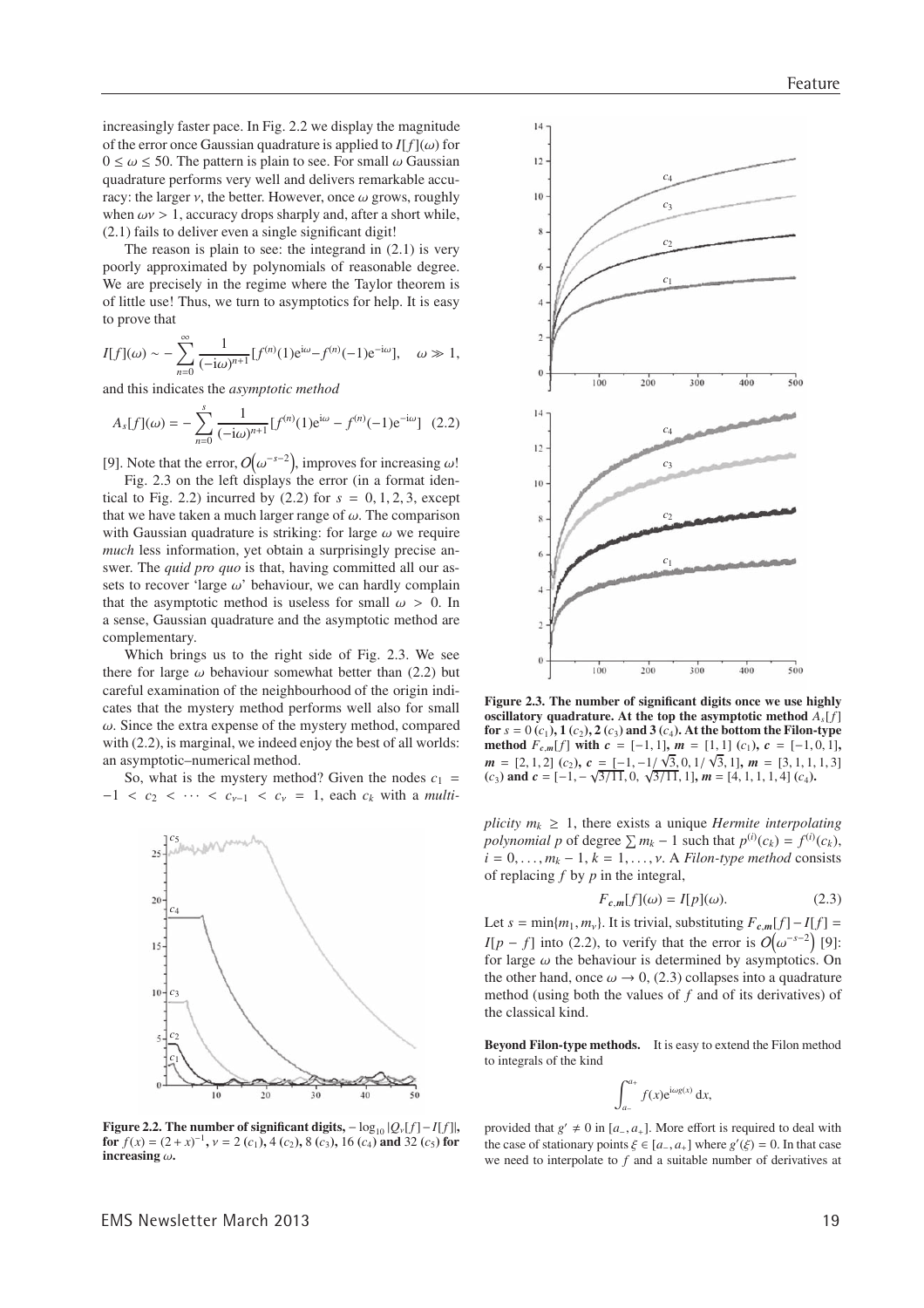stationary points to recover the asymptotic behaviour of the 'plain' Filon-type method [9]. All this extends to a multivariate setting [10].

However, Filon-type methods are just one of the new breed of highly oscillatory quadrature methods, alongside Levin methods [12, 14] and the numerical stationary phase method [8]. The last word is a methodology which combines an insight from both Filon-type and stationary phase approaches in a true tour de force of asymptoticscum-numerics [7].

#### 3 Story 2: A highly oscillatory forcing term

A good starting point is the differential equation for a nonlinear, frictionless pendulum which, in dimensionless form, reads  $y'' + \sin y = 0$ ,  $y(0) = y_0$ ,  $y'(0) = y'_0$ . This is a Hamiltonian system in a single variable and its dynamics is as simple as they come: the origin is a centre, surrounded in the phase plane by stable periodic orbits. Suppose, however, that we impart rapid oscillations to the base of the pendulum: the outcome is the non-autonomous equation

$$
y'' + \sin y = c \cos \omega t, \quad t \ge 0, \quad y(0) = y_0, \quad y'(0) = y'_0,
$$
\n(3.4)

where  $\omega \gg 1$ . What can we expect from the solutions of  $(3.4)$ ? Fig. 3.4 displays a trajectory corresponding to  $y_0 = 2$ ,  $y'_0 = 0$  and  $c = 1$  in the phase plane for  $\omega = 5$ , 10 and 20. We can discern a black curve in the background: this is the corresponding trajectory of the nonlinear pendulum  $y'' + \sin y = 0$ and it is evident that the trajectory of the forced equation winds round and round the periodic trajectory of the unforced equation. Surprisingly, the amplitude of this winding motion *decreases* with  $\omega$ . (This is the reason why we have used in Fig. 3.4 such modest values of  $\omega$ : with much greater values the winding motion would have been invisible to the naked eye.)

This effect of growing  $\omega$  is important: rapid oscillation of the forcing term leads to an increasingly smaller perturbation and it stabilises the motion. By the same token, slowing down the oscillation destabilises the motion: try the same computation with  $\omega = 2$ . There is an important lesson here: high oscillation is good for dynamics while, at the same time, being lethal for naive numerics. True to our paradigm, instead of relying on the (local) Taylor series, we seek an asymptotic expansion.

It is convenient to consider a broader framework: following [3], we examine the equation

$$
y'' + f(y) = \sum_{m = -\infty}^{\infty} a_m(t)e^{im\omega t}, \quad t \ge 0, \quad y(0) = y_0, \quad y'(0) = y'_0,
$$
\n(3.5)

where f and  $a_m$ ,  $m \in \mathbb{Z}$ , are analytic functions and  $\sum_m |a_m(t)|$  <  $\infty$ ,  $t \geq 0$ . Our claim is that we can expand the solution in the form

$$
y(t) \sim p_{0,0}(t) + \sum_{r=2}^{\infty} \frac{1}{\omega^r} \sum_{m=-\infty}^{\infty} p_{r,m}(t) e^{im\omega t}, \qquad t \ge 0,
$$
 (3.6)

where the functions  $p_{r,m}$ , which are independent of  $\omega$ , can be obtained explicitly in a recursive manner.

In principle, we need to expand everything in  $(3.5)$  in asymptotic series. This is fairly easy for  $y''(t)$  but much more challenging (and messy) for  $f(y(t))$  and, at the conclusion of all this algebra galore, we have an expansion in two scales: or*ders of magnitude*  $\omega^{-r}$  and *oscillators*  $e^{im\omega t}$ . We commence by



Figure 3.4. A phase-plane trajectory of the solution of  $y'' + \sin y =$  $\cos \omega t$ ,  $y(0) = 3$ ,  $y'(0) = 0$ , with  $\omega = 5$ , 10, 20. The black curve is the corresponding periodic trajectory of  $y'' + \sin y = 0$ .

separating the expansion into orders of magnitude. For  $r = 0$ we have

$$
p_{0,0}'' - \sum_{m=-\infty}^{\infty} m^2 p_{2,m} e^{im\omega t} + f(p_{0,0}) = \sum_{m=-\infty}^{\infty} a_m e^{im\omega}
$$

and, separating oscillators, we have

$$
p_{0,0}'' + f(p_{0,0}) = 0, \quad t \ge 0, \qquad p_{0,0}(0) = y_0, \quad p_{0,0}'(0) = y_0',
$$

$$
p_{2,m} = -\frac{a_m}{m^2}, \qquad m \ne 0.
$$
(3.7)

Note that we have imposed on  $p_{0,0}$  the same initial conditions as on y; this means that we need to impose  $\sum_{m} p_{r,m}(0) =$  $\sum_m p'_{r,m}(0) = 0$  in the sequel.

Next, over to  $r = 1$ ,

$$
\sum_{n=-\infty}^{\infty} (2imp'_{2,m} - m^2p_{3,m})e^{im\omega t} = 0
$$

and, separating scales,

$$
p_{3,m} = \frac{2i}{m} p'_{2,m} = -\frac{2i}{m^3} a'_m, \qquad m \neq 0.
$$
 (3.8)

Likewise,  $r = 2$  results in

$$
\sum_{m=-\infty}^{\infty} (p_{2,m}^{"}-2imp_{3,m}^{'}-m^2p_{4,m})e^{im\omega t}+f'(p_{0,0})\sum_{m=-\infty}^{\infty} p_{2,m}e^{im\omega t}=0,
$$

**EMS Newsletter March 2013**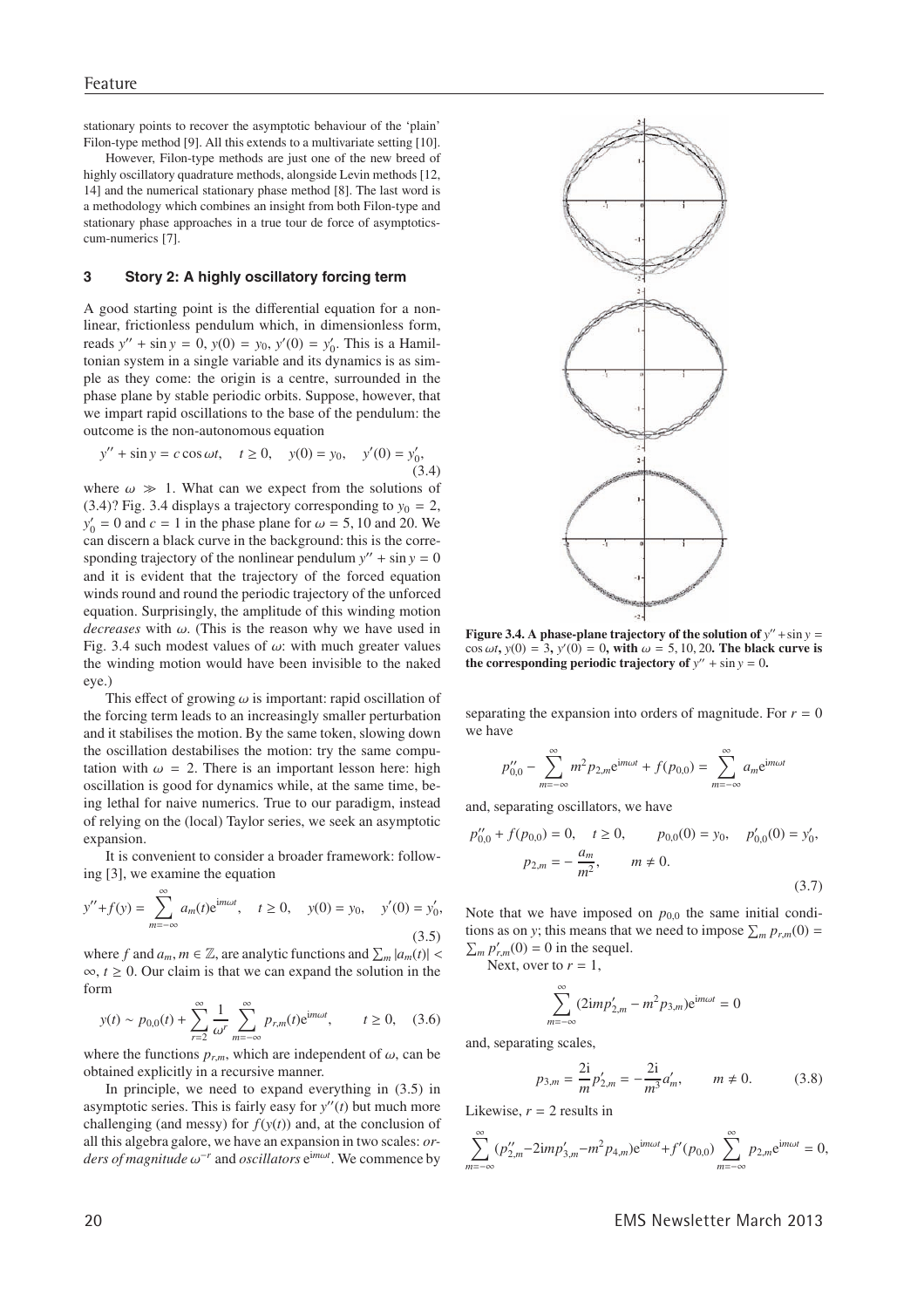

Figure 3.5. The error  $-\log_{10}|y^{[s]}(t)-y(t)|$  for the forced nonlinear pendulum (3.4):  $\omega = 25$  at the top and  $\omega = 50$  at the bottom,  $s = 2$  in gray and  $s = 4$  in black.

therefore

$$
p_{2,0}'' + f'(p_{0,0})p_{2,0} = 0, \quad t \ge 0,
$$

$$
\sum_{m=-\infty}^{\infty} p_{2,m}(0) = \sum_{m=-\infty}^{\infty} p_{2,m}'(0) = 0,
$$

$$
p_{4,m} = \frac{1}{m^2} [p_{2,m}'' - 2imp_{3,m}' + f'(p_{0,0})p_{2,m}],
$$

$$
m \ne 0.
$$
(3.9)

A general rule emerges: for each order of magnitude  $r$  we obtain  $p_{r,0}$  solving a differential equation and  $p_{r+2,m}$ ,  $m \neq 0$ , by recursion. These differential equations need to be solved numerically but this is not a problem since they are all nonoscillatory: the solution becomes oscillatory only once we assemble it into an appropriately truncated expansion (3.6),

$$
y^{[s]}(t) = p_{0,0}(t) + \sum_{r=2}^{s} \frac{1}{\omega^r} \sum_{m=-\infty}^{\infty} p_{r,m}(t) e^{im\omega t}, \qquad t \ge 0.
$$

All relevant equations can be derived explicitly [3].

Specialising to the forced nonlinear pendulum (3.4), we use (3.4–6) and, for good measure, consider also  $r = 3, 4$ . We

have 
$$
p_{3m} \equiv 0
$$
,

$$
p_{0,0}'' + \sin p_{0,0} = 0, \quad t \ge 0,
$$
  
\n
$$
p_{0,0}(0) = 2, \quad p_{0,0}'(0) = 0,
$$
  
\n
$$
p_{2,0}'' + (\cos p_{0,0})p_{2,0} = 0, \quad t \ge 0,
$$
  
\n
$$
p_{2,0}(0) = 1, \quad p_{2,0}'(0) = 0,
$$
  
\n
$$
p_{4,0}'' + (\cos p_{0,0})p_{4,0} = \frac{1}{4}(1 + 2p_{0,0}^2)\sin p_{0,0},
$$
  
\n
$$
p_{4,0}(0) = \cos 2, \quad p_{4,0}'(0) = 0,
$$

and

$$
y^{[2]}(t) = p_{0,0}(t) + \frac{1}{\omega^2} [p_{2,0}(t) - \cos \omega t],
$$
  
\n
$$
y^{[4]}(t) = p_{0,0}(t) + \frac{1}{\omega^2} [p_{2,0}(t) - \cos \omega t]
$$
  
\n
$$
+ \frac{1}{\omega^4} [p_{4,0}(t) - \cos \omega t \cos p_{0,0}(t)].
$$

Fig. 3.5 displays the number of significant digits recovered by  $y^{[2]}$  and  $y^{[4]}$ , respectively, for  $\omega = 25$  and  $\omega = 50$ . All is in line with the theory and if the accuracy is insufficient for you  $-$  well, just take larger  $\omega$ ...

Beyond highly oscillatory forced ODEs. Equation (3.5) is but one example of ordinary differential equations with highly oscillatory forcing which can be expanded by this synthesis of asymptotic and numerical reasoning. With greater generality, it is possible to extend this analysis to ODE systems

$$
y' = f(y) + \sum_{m=-\infty}^{\infty} a_m(t) e^{im\omega t}, \quad t \ge 0, \qquad y(0) = y_0
$$

[4, 15] and beyond. Equations of this kind are important in many applications, e.g., in electronics, where oscillation is generated by high-frequency input.

A more general framework is provided by the heterogeneous multi scale method [1] and it allows not just highly oscillatory forcing terms but also highly oscillatory coefficients, but the quid pro quo is that expansions can be practically generated up to  $O(\omega^{-r})$  only for fairly modest values of  $r \geq 1$ .

#### $\overline{\mathbf{4}}$ Story 3: The linear Schrödinger equation

The linear Schrödinger equation

$$
\partial_t u = i\varepsilon \partial_x^2 u + i\varepsilon^{-1} V(x)u
$$
,  $t \ge 0$ ,  $-1 \le x \le 1$ , (4.10)

where both the initial value  $u(\cdot, 0)$  and the *interaction potential*  $V(x)$  are smooth and periodic, describes the quantum state of a single particle: essentially, it is the equivalent of Newton's law in a quantum setting. The parameter  $\varepsilon > 0$  is very small, rendering the solution of this deceptively simple linear PDE fairly knotty.

Standard numerical wisdom goes along the following lines: we commence by discretising  $(4.10)$  in some *M*-dimensional space, e.g., by replacing  $\partial_x^2 u$  by a linear combination of function values along a grid (finite differences) or moving to Fourier space and considering there an  $L_2$  projection on Nth degree trigonometric polynomials,  $M = 2N + 1$  (a spectral method). The outcome is a set of linear ODEs of the form

$$
u' = i(\varepsilon \mathcal{K} + \varepsilon^{-1} \mathcal{D}_V)u, \quad t \ge 0, \qquad u(0) = u_0,
$$
 (4.11)

where  $\mathcal K$  and  $\mathcal D_V$  are matrices corresponding to approximate differentiation and multiplication by  $V$ , respectively. Solving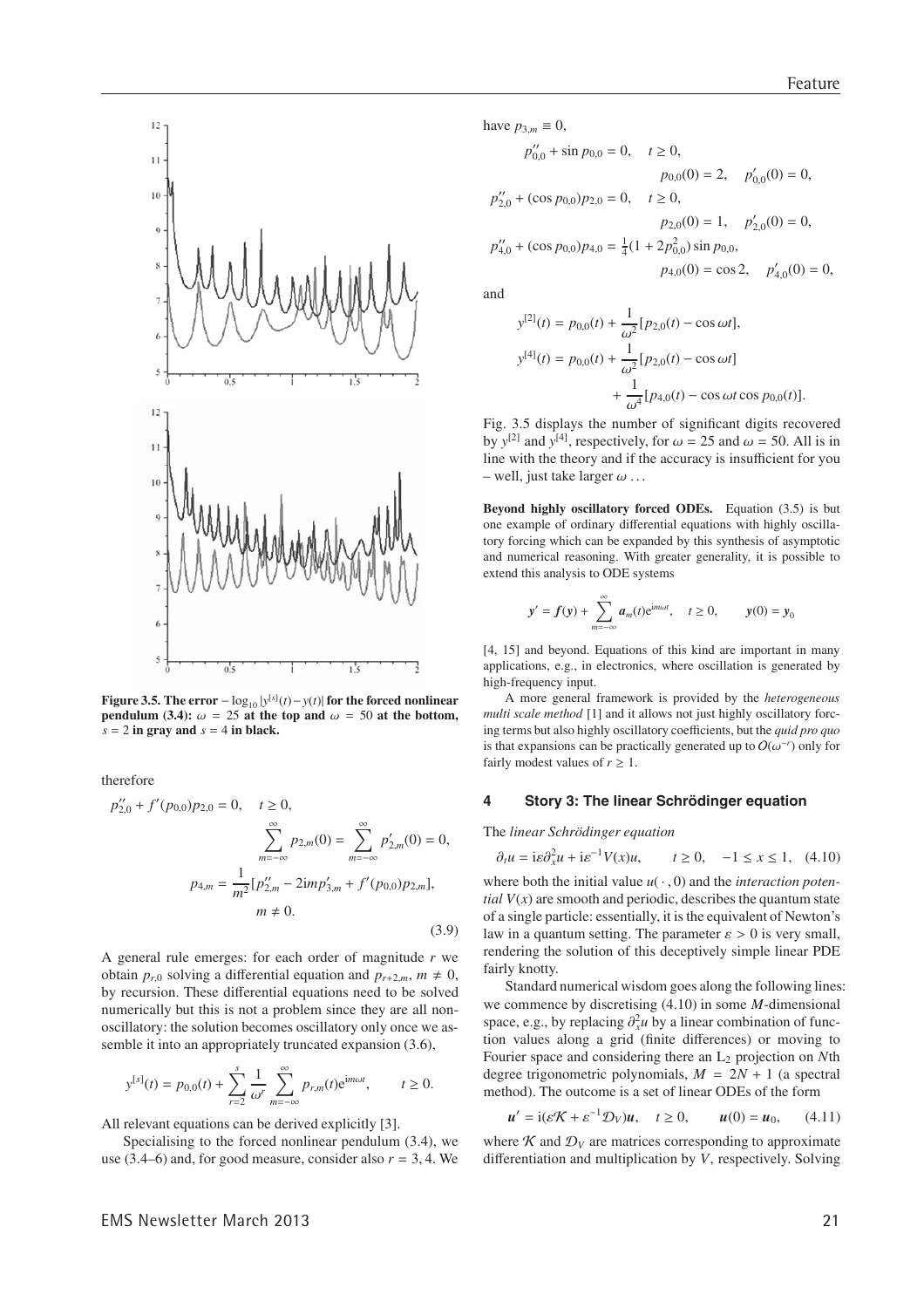$(4.11)$  should be easy in principle; after all an explicit solution is available,

$$
\boldsymbol{u}(t) = \exp\left(\mathrm{i}t(\varepsilon\mathcal{K} + \varepsilon^{-1}\mathcal{D}_V)\right)\boldsymbol{u}_0, \qquad t \ge 0,
$$

except that the tiny  $\varepsilon$  spoils the party. The dimension M is large (and our real interest is in considering  $(4.10)$  in a multivariate setting: the dimension soon becomes really large!) and the only realistic hope of computing the matrix exponential with reasonable accuracy is by Krylov subspace methods [6]: we replace the computation of a 'big' exponential by a (hopefully) small,  $m \times m$ , one, at a cost of  $O(m^2M)$  operations. Except that our hope is in vain: once  $\varepsilon$  is very small, *m* becomes large,  $m = O(M)$ , and the overall cost,  $O(M^3)$ , is unacceptably large.

The good news is that a ready alternative is available: an exponential splitting. In its simplest manifestation, the Strang splitting

$$
e^{it(\varepsilon \mathcal{K} + \varepsilon^{-1} \mathcal{D}_V)} \approx e^{\frac{1}{2} i \varepsilon \mathcal{K}} e^{i \varepsilon^{-1} \mathcal{D}_V} e^{\frac{1}{2} i \varepsilon \mathcal{K}}
$$
(4.12)

incurs an error of  $O(t^3)$  and is easy to evaluate: e.g., once we use a spectral method,  $\mathcal K$  is a diagonal matrix and  $\mathcal D_V$  a circulant, whose exponential can be evaluated with two Fast Fourier Transforms (FFT) [11]. Unfortunately, the error  $O(t^3)$ of the Strang splitting is unacceptably large.

It is possible to design higher-order splittings, e.g.

$$
e^{\frac{1}{2}\alpha t\mathcal{B}}e^{\alpha t\mathcal{A}}e^{\frac{1}{2}(1-\alpha)t\mathcal{B}}e^{(1-2\alpha)t\mathcal{A}}e^{\frac{1}{2}(1-\alpha)t\mathcal{B}}e^{\alpha t\mathcal{A}}e^{\frac{1}{2}\alpha t\mathcal{B}},\qquad(4.13)
$$

where  $\mathcal{B} = i\varepsilon \mathcal{K}$ ,  $\mathcal{A} = i\varepsilon^{-1} \mathcal{D}_V$  and  $\alpha = (2 - \sqrt[3]{2})^{-1}$  has error of  $O(t^5)$ . In general, we can get  $O(t^{2n+1})$  with  $2 \cdot 3^{n-1} + 1$ terms but this is simply much too much for practical computation with large  $n$ , even though each individual exponential is cheap. Moreover, note that all these are expansions in the step size t but we have two other small quantities,  $\varepsilon$  and  $M^{-1}$ : a good expansion should take them all into account.

By this stage of our narrative, a remedy should stare us in the face: an asymptotic expansion! Following upon the ideas in [2], we thus assume that  $t \sim O(\varepsilon^{1/2})$ ,  $M \sim O(\varepsilon^{-1/2})$  and seek an expansion of the form

$$
e^{\mathcal{R}_0}e^{\mathcal{R}_1}\cdots e^{\mathcal{R}_s}e^{\mathcal{T}_{s+1}}e^{\mathcal{R}_s}\cdots e^{\mathcal{R}_1}e^{\mathcal{R}_0}
$$
\n
$$
(4.14)
$$

where  $\mathcal{R}_0 = O(\varepsilon^{-1/2}), \mathcal{R}_1 = O(\varepsilon^{1/2}), \dots, \mathcal{R}_s = O(\varepsilon^{s-1/2})$  and  $\mathcal{T}_s = O(\varepsilon^{s+1/2})$ : an asymptotic splitting.

An important observation with regard to  $(4.3-5)$  is that they are all *palindromic*: the same whether we read them from the left or from the right. This has a number of advantages. This time symmetry is good in minimising the number of terms because all expansions are in odd powers of the small parameter. Moreover, since both  $i\partial_x^2$  and multiplication by iV are skew-Hermitian operators, the solution operator of  $(4.10)$ is unitary and palindromy makes it easier to respect this feature under discretisation.

The right approach towards computing the asymptotic splitting  $(4.14)$  is to abandon the semi-discretisation  $(4.11)$ for the time being and split the formal solution operator,  $\exp\left(it(\varepsilon\partial_x^2 + \varepsilon^{-1}V)\right)$ . Only once we have done so, we replace everything with a finite-dimensional approximation. Our main weapon is the *symmetric Baker–Campbell–Hausdorff*  $(sBCH)$  formula

$$
e^{\frac{1}{2}X}e^Ye^{\frac{1}{2}X} = e^{sBCH(X,Y)}
$$

where

$$
sBCH(tX, tY) = t(X + Y) - t^{3} \left( \frac{1}{24} [[Y, X], X] + \frac{1}{12} [[Y, X], Y] \right)
$$
  
+  $t^{5} \left( \frac{7}{5760} [[[[Y, X], X], X], X] \right)$   
+  $\frac{7}{1440} [[[[Y, X], X], X], Y]$   
+  $\frac{1}{180} [[[[Y, X], X], Y], Y]$   
+  $\frac{1}{720} [[[[Y, X], Y], Y], Y]$   
+  $\frac{1}{480} [[[Y, X], X], [Y, X]]) + O(t^{7}).$ 

Note that the expansion is in odd powers of  $t$ , reaping a benefit of palindromy!

We let  $\tau = i\Delta t$ , where  $\Delta t$  is the time step. The algorithm commences by setting  $T_0 = \tau \varepsilon^{-1} V + \tau \varepsilon \partial_x^2$  (the term we wish to split) and  $\mathcal{R}_0 = \frac{1}{2}\tau \varepsilon^{-1}V$  (half the asymptotically larger term, which we wish to knock out by this stage), therefore

$$
e^{\tau \varepsilon^{-1} V + \tau \varepsilon \partial_x^2} = e^{\mathcal{T}_0} = e^{\mathcal{R}_0} e^{sBCH(-2\mathcal{R}_0, \mathcal{T}_0)} e^{\mathcal{R}_0}.
$$

Note that, having just 'decapitated' the leading term,  $\mathcal{T}_1 :=$ sBCH( $-2\mathcal{R}_0$ ,  $\mathcal{T}_0$ ) =  $O(\varepsilon^{1/2})$ , we next identify the leading (i.e.  $O(\varepsilon^{1/2})$  term of  $\mathcal{T}_1$  and let  $\mathcal{R}_1$  be half of it. Therefore

$$
e^{\tau \varepsilon^{-1} V + \tau \varepsilon \partial_x^2} = e^{\mathcal{R}_0} e^{\mathcal{R}_1} e^{sBCH(-2\mathcal{R}_1, \mathcal{T}_1)} e^{\mathcal{R}_1} e^{\mathcal{R}_0}
$$

and sBCH( $-2\mathcal{R}_1$ ,  $\mathcal{T}_1$ ) =  $O(\varepsilon^{3/2})$ . We continue in this vein until the right accuracy has been attained, except that, more perhaps than elsewhere, the devil is in the detail! On the face of it, the sBCH formula introduces commutators galore and this might mire the entire enterprise in expensive calculations. Except that, upon further examination, commutators go away! For example, it is easy to confirm that  $[V, \partial_x^2] = -V'' - 2V' \partial_x$ . In general, every combination of nested commutators of V and  $\partial_x^2$  can be written in the form  $\sum_{k=0}^n y_k(x) \partial_x^k$  for some  $n \ge 0$ and functions  $y_1, \ldots, y_n$  which depend on V and its derivatives.

Commutators go away but another problem rears its head: odd powers of  $\partial_x$ , which may cause instability and play havoc with our expansions. The remedy is to get rid of odd derivatives by a simple trick, e.g.

$$
y(x)\partial_x = -\frac{1}{2}\int_{x_0}^x y(\xi) d\xi \partial_x^2 - \frac{1}{2}y'(x) + \frac{1}{2}\partial_x^2 \left[\int_{x_0}^x y(\xi) d\xi\right].
$$

We have only even-order derivative operators on the right and all is well! The outcome,

$$
\mathcal{R}_0 = \frac{1}{2}\tau \varepsilon^{-1} V = O(\varepsilon^{-1/2}),
$$
\n
$$
\mathcal{R}_1 = \frac{1}{2}\tau \varepsilon \partial_x^2 + \frac{1}{24}\tau^3 \varepsilon^{-1} V'' = O(\varepsilon^{1/2}),
$$
\n
$$
\mathcal{R}_2 = -\frac{1}{12}\tau^3 \varepsilon \{\partial_x^2 (V'' \cdot) + V'' \partial_x^2\} + \frac{1}{120}\tau^5 \varepsilon^{-1} V'' V^2 = O(\varepsilon^{3/2}),
$$
\netc is our asymptotic splitting

etc. is our asymptotic splitting.

Now – and only now – we discretise derivatives by one of the very powerful methods of numerical analysis, e.g., spectral collocation [5]. All this procedure can be further improved by, paradoxically, first knocking out the *smaller* term  $\tau \varepsilon \partial_x^2$  since this counterintuitive step means that all  $O(\varepsilon^{m/2})$ exponentials for  $m \leq \frac{1}{2}$  can be evaluated easily either because they are diagonal or by FFT. The remaining exponentials can be reduced by Krylov subspace methods to a very small number of dimensions, e.g., for  $s = 2$  we need just dimension 3 for  $\mathcal{R}_2$  and dimension 2 for  $\mathcal{T}_3$ .